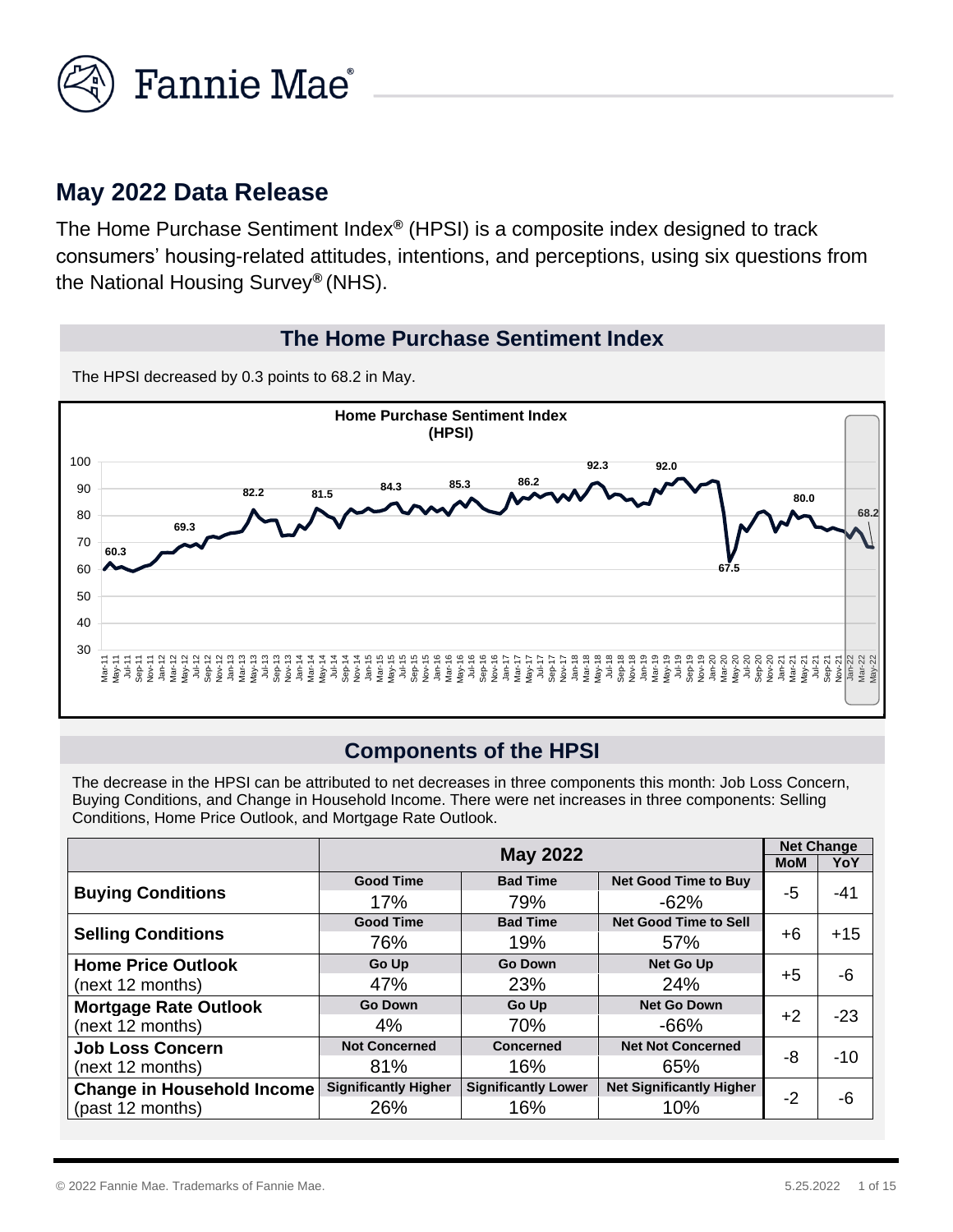

## **Components of the HPSI –** Good/Bad Time to Buy and Sell a Home

In May, the net share of consumers who say it is a good time to buy decreased by 5 percentage points to -62%, a new survey low.



The net percentage of those who say it is a good time to sell increased by 6 percentage points.

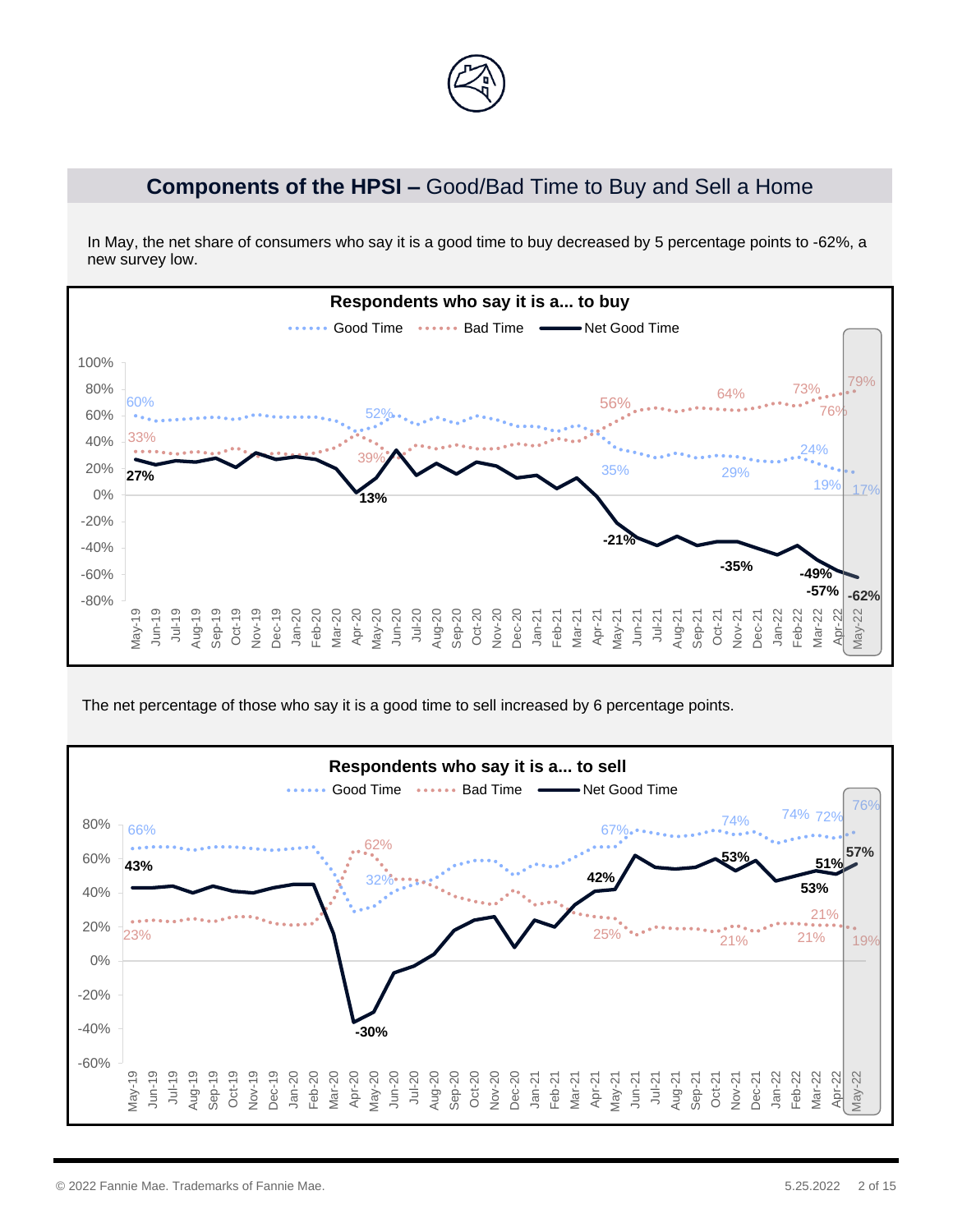

# **Components of the HPSI –** Home Price and Mortgage Rate Expectations

The net share of consumers who say home prices will go up increased by 5 percentage points, reversing the previous trend.



This month, the net share of those who say mortgage rates will go down over the next 12 months increased 2 percentage points to -66%.

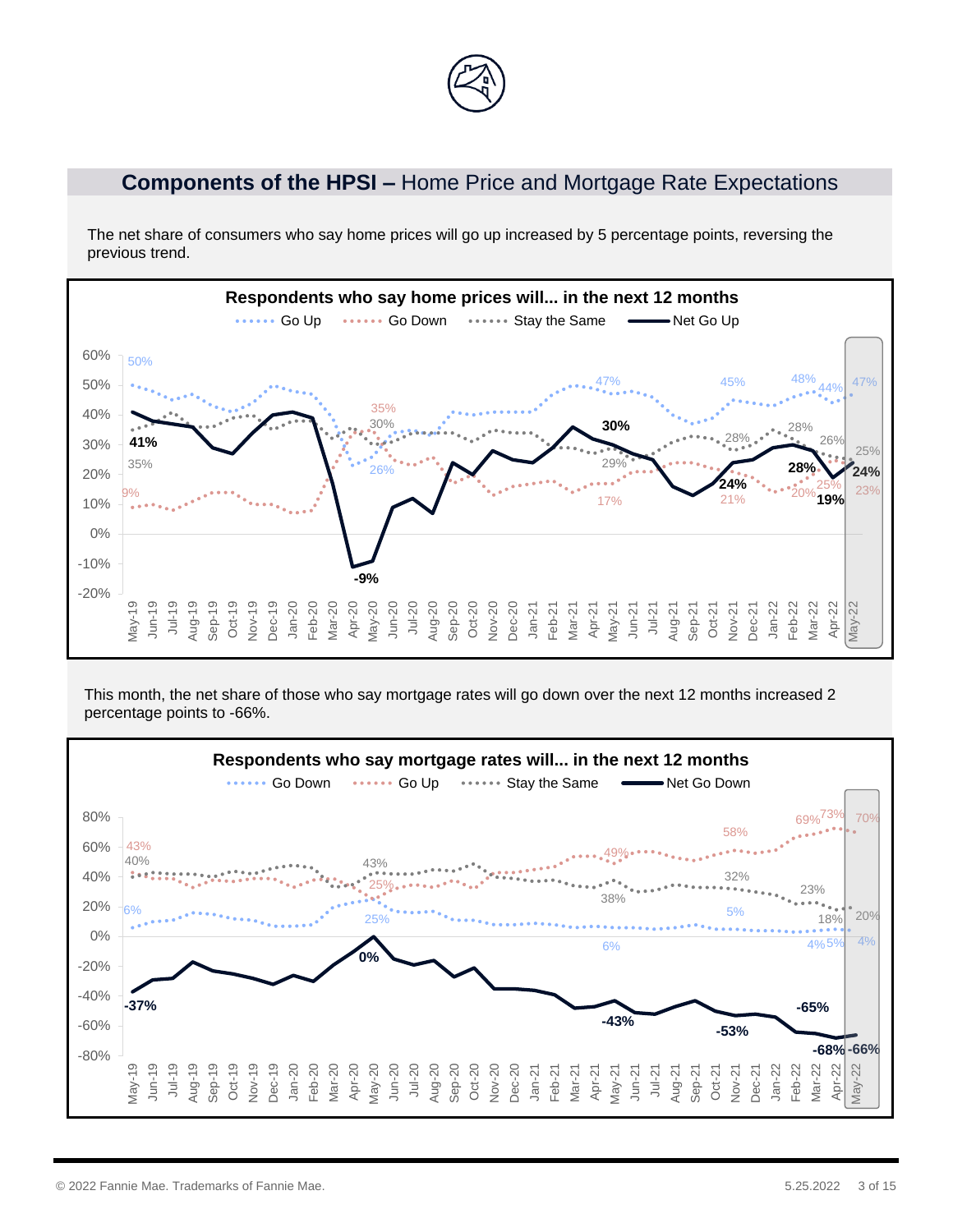

#### **Components of the HPSI –** Job Loss Concern and Household Incomes

In May, the net share of employed consumers who say they are not concerned about losing their job decreased 8 percentage points to 65%, continuing the downward trend since February.



The net share of those who say their household income is significantly higher than it was 12 months ago decreased 2 percentage points to 10%.

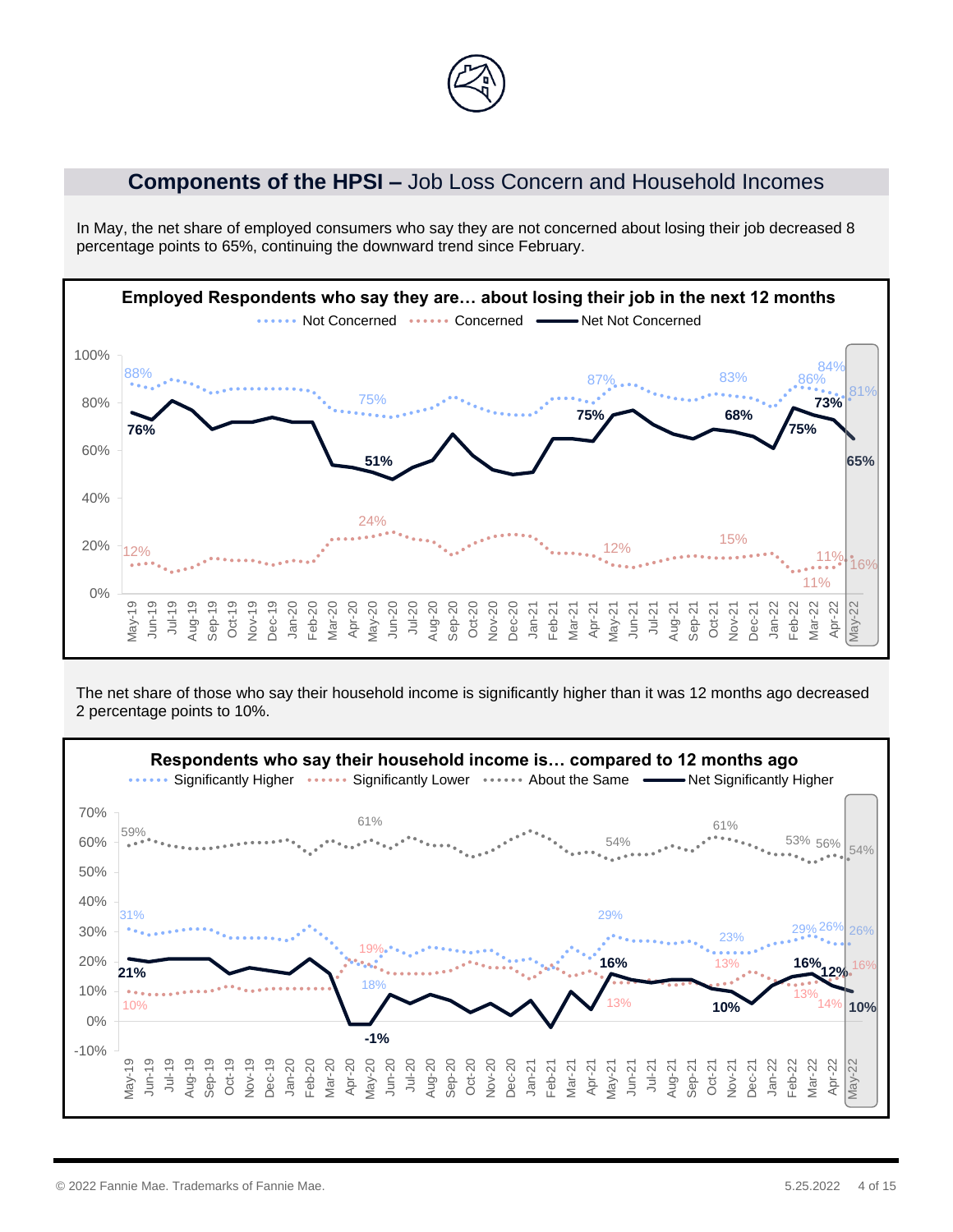

#### **Additional National Housing Survey Key Indicators**

On average, consumers expect rental prices to increase 7.5% over the next 12 months, a new survey high. They expect home prices to increase 2.3% over the next 12 months, a 0.7 percentage point increase from last month.



The share of consumers who expect home rental prices to go up remained at 70%, while the share who expect home rental prices to go down also remained at 5% over last month.

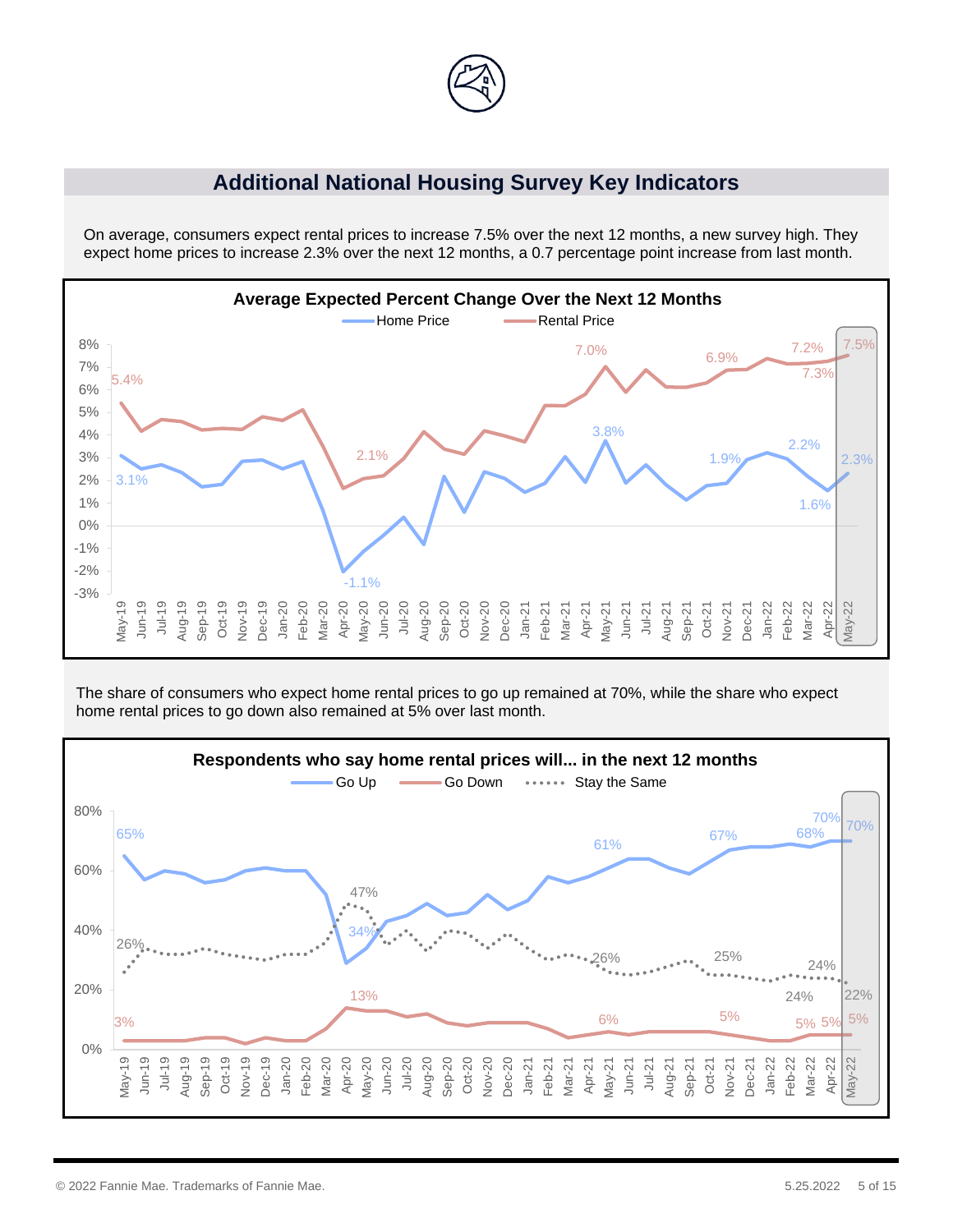

### **Additional National Housing Survey Key Indicators**

The share of consumers who say they would buy a home if they were going to move decreased by 1 percentage point to 67%. The share who say they would rent rose 2 percentage points to 27%.



The share of consumers who say getting a mortgage would be easy decreased 5 percentage points to 49%, while the share of those who say it would be difficult increased 2 percentage points to 45%.

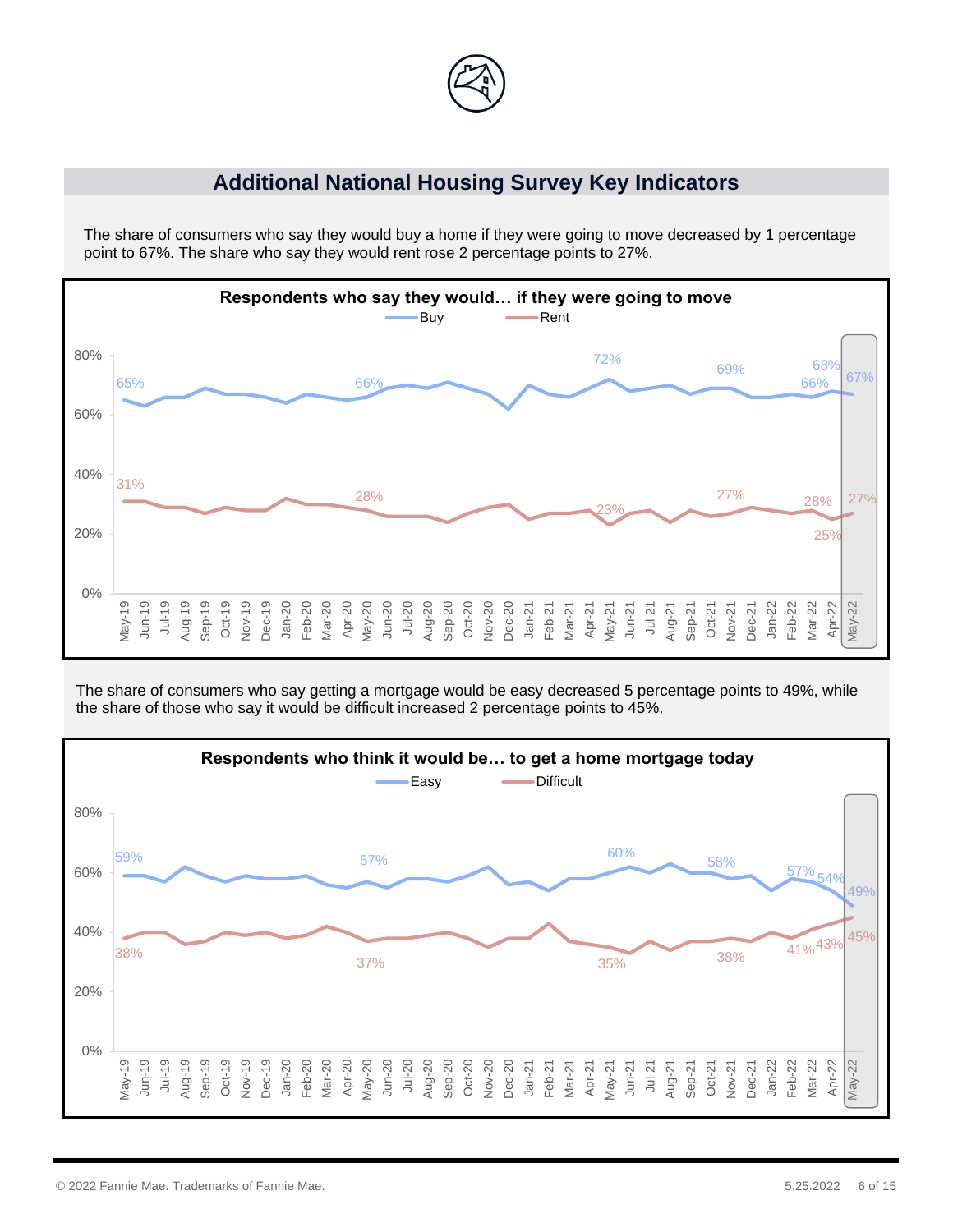

### **Additional National Housing Survey Key Indicators**

The share of consumers who expect their personal financial situation to get better decreased 7 percentage points to 33%, a new survey low. The share who expect it to stay the same remained at 35%, and the share who expect it to get worse increased 7 percentage points to 30%, a new survey high.



The share of consumers in May who say the economy is on the wrong track rose 6 percentage points to 77%. The share who say it is on the right track fell 5 percentage points to 15%.

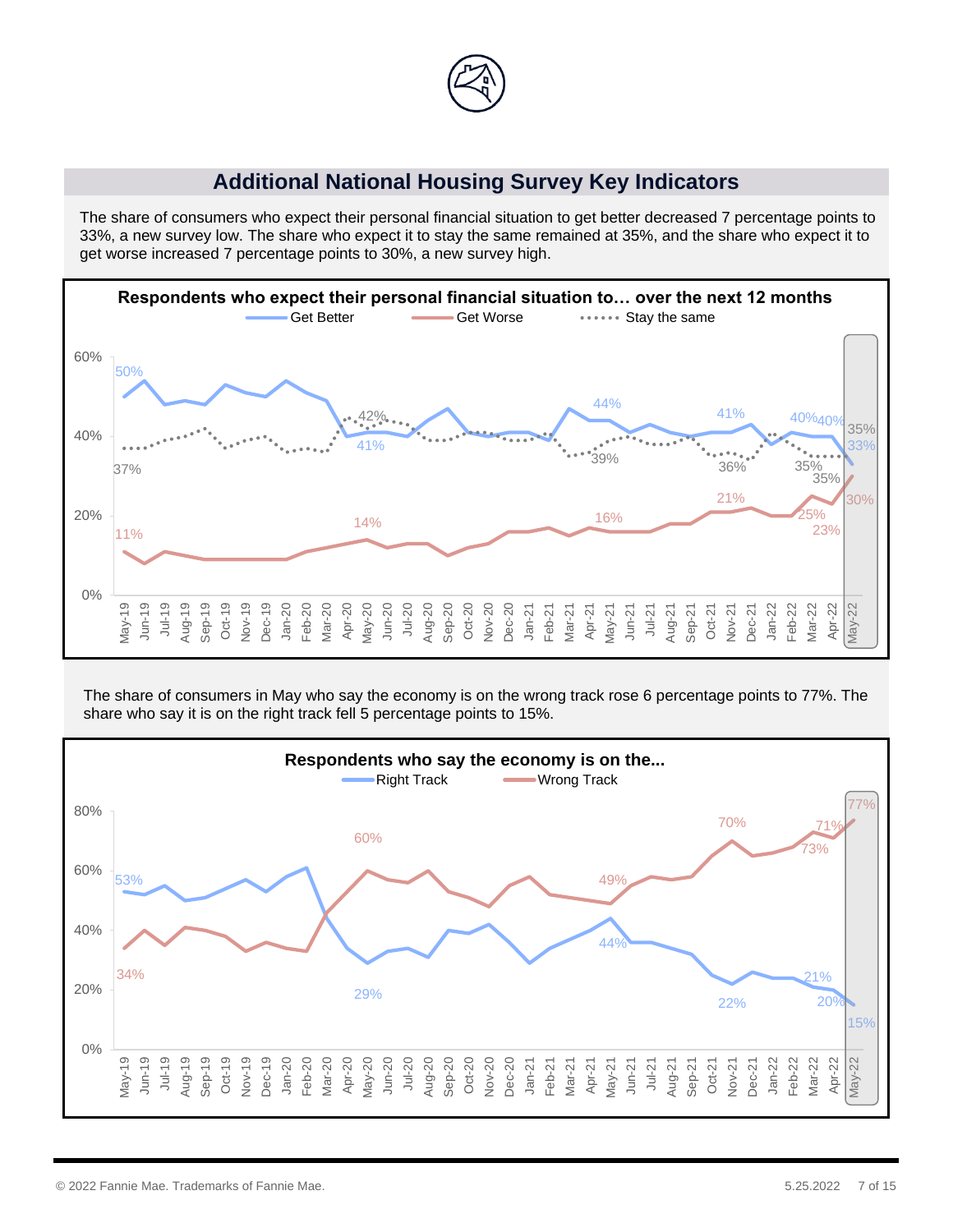

# **The National Housing Survey®**

May 2022 APPENDIX

#### **About the Survey**

The National Housing Survey® polled a nationally representative sample of 1,003 household financial decision makers (margin of error  $\pm 3.1\%$ ) aged 18 and older between May 1<sup>st</sup>, 2022 and May 23<sup>rd</sup>, 2022.

Interviews were conducted by PSB, in coordination with Fannie Mae.

The statistics in this release were estimated from sample surveys and are subject to sampling variability as well as nonsampling error, including bias and variance from response, nonreporting, and undercoverage. Averages of expected price changes were calculated after converting responses of "stay the same" to 0% and after excluding outliers, which were defined to be responses that were more than two standard deviations from the mean.

| How the Home Purchase Sentiment Index (HPSI) is Calculated*                                                                                                                                                                    |       |  |  |  |
|--------------------------------------------------------------------------------------------------------------------------------------------------------------------------------------------------------------------------------|-------|--|--|--|
| Net Good Time to Buy<br>Very or Somewhat Good Time To Buy - Very or Somewhat Bad Time To Buy                                                                                                                                   | Q12   |  |  |  |
| Net Good Time to Sell<br>Very or Somewhat Good Time To Sell – Very or Somewhat Bad Time To Sell                                                                                                                                | Q13   |  |  |  |
| Net Home Prices Will Go Up (next 12 months)<br>Home Prices Will Go Up - Home Prices Will Go Down                                                                                                                               | Q15   |  |  |  |
| Net Mortgage Rates Will Go Down (next 12 months)<br>Mortgage Rates Will Go Down - Mortgage Rates Will Go Up                                                                                                                    | Q20B  |  |  |  |
| Net Confident About Not Losing Job (next 12 months)<br>Among Employed Respondents, Not at All or Not Very Concerned about Losing Job -<br>Very or Somewhat Concerned about Losing Job                                          | Q112B |  |  |  |
| Net Household Income is Significantly Higher (past 12 months)<br>Income is Significantly Higher – Income is Significantly Lower                                                                                                | Q116  |  |  |  |
| $HPSI = \frac{Q12 + Q13 + Q15 + Q20B + Q112B + Q116}{6} + 63.5$                                                                                                                                                                |       |  |  |  |
| * The HPSI calculation includes the addition of a constant of 63.5 in order to set the index's initial value at 60 as of March 2011, in range<br>with the <b>Index of Consumer Sentiment</b> and the Consumer Confidence Index |       |  |  |  |

with the **Index of Consumer Sentiment** and the **Consumer Confidence Index**

**Time Series Data:** <https://www.fanniemae.com/media/document/xlsx/nhs-monthly-indicator-data-060722>

**HPSI Overview:** <https://www.fanniemae.com/media/document/pdf/hpsi-overviewpdf>

**HPSI White Paper:** <https://www.fanniemae.com/media/document/pdf/hpsi-whitepaperpdf>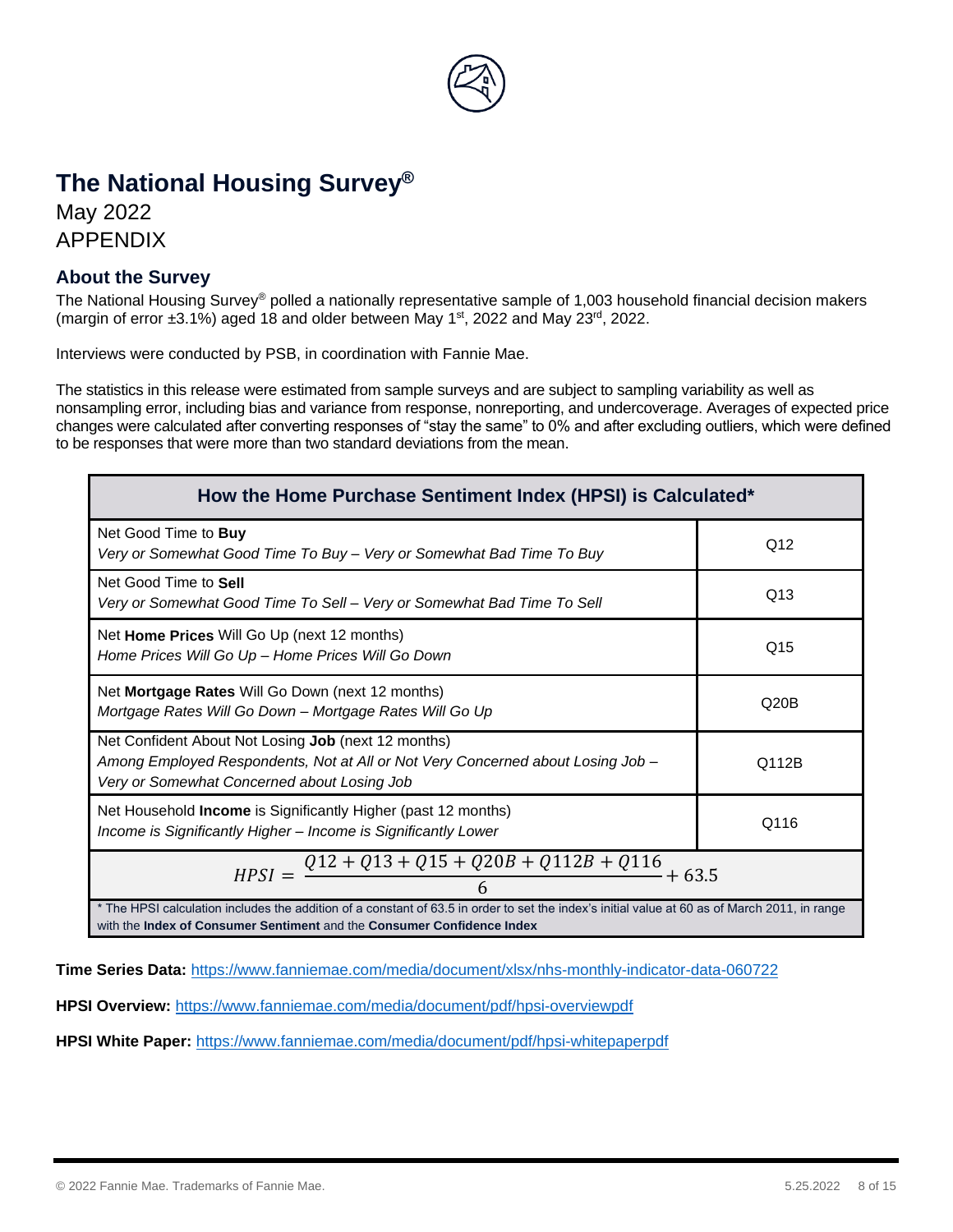

| Home Purchase Sentiment Index Over the Past 12 Months |      |  |
|-------------------------------------------------------|------|--|
| May 2021                                              | 80.0 |  |
| <b>June 2021</b>                                      | 79.7 |  |
| <b>July 2021</b>                                      | 75.8 |  |
| August 2021                                           | 75.7 |  |
| September 2021                                        | 74.5 |  |
| October 2021                                          | 75.5 |  |
| November 2021                                         | 74.7 |  |
| December 2021                                         | 74.2 |  |
| January 2022                                          | 71.8 |  |
| February 2022                                         | 75.3 |  |
| March 2022                                            | 73.2 |  |
| April 2022                                            | 68.5 |  |
| <b>May 2022</b>                                       | 68.2 |  |

| Percent of respondents who say it is a good or bad time to buy |  |  |  |  |  |
|----------------------------------------------------------------|--|--|--|--|--|
|----------------------------------------------------------------|--|--|--|--|--|

|                  | % Good Time to Buy | % Bad Time to Buy | Net % Good Time to Buy |
|------------------|--------------------|-------------------|------------------------|
| May 2021         | 35                 | 56                | $-21$                  |
| <b>June 2021</b> | 32                 | 64                | $-32$                  |
| <b>July 2021</b> | 28                 | 66                | $-38$                  |
| August 2021      | 32                 | 63                | $-31$                  |
| September 2021   | 28                 | 66                | $-38$                  |
| October 2021     | 30                 | 65                | $-35$                  |
| November 2021    | 29                 | 64                | $-35$                  |
| December 2021    | 26                 | 66                | $-40$                  |
| January 2022     | 25                 | 70                | $-45$                  |
| February 2022    | 29                 | 67                | $-38$                  |
| March 2022       | 24                 | 73                | $-49$                  |
| April 2022       | 19                 | 76                | $-57$                  |
| <b>May 2022</b>  | 17                 | 79                | $-62$                  |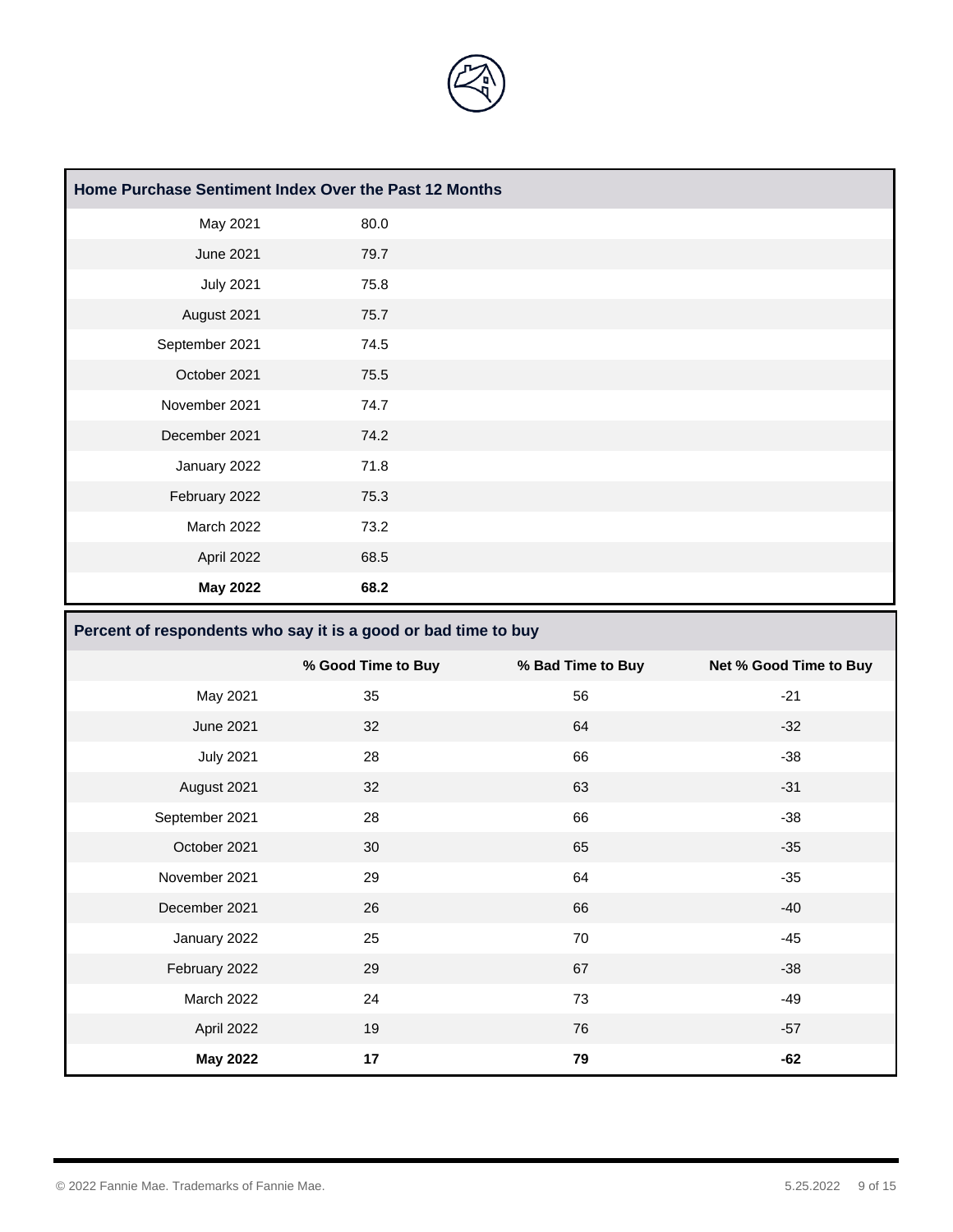

| Percent of respondents who say it is a good or bad time to sell |                     |                    |                         |  |
|-----------------------------------------------------------------|---------------------|--------------------|-------------------------|--|
|                                                                 | % Good Time to Sell | % Bad Time to Sell | Net % Good Time to Sell |  |
| May 2021                                                        | 67                  | 25                 | 42                      |  |
| June 2021                                                       | 77                  | 15                 | 62                      |  |
| <b>July 2021</b>                                                | 75                  | 20                 | 55                      |  |
| August 2021                                                     | 73                  | 19                 | 54                      |  |
| September 2021                                                  | 74                  | 19                 | 55                      |  |
| October 2021                                                    | 77                  | 17                 | 60                      |  |
| November 2021                                                   | 74                  | 21                 | 53                      |  |
| December 2021                                                   | 76                  | 17                 | 59                      |  |
| January 2022                                                    | 69                  | 22                 | 47                      |  |
| February 2022                                                   | 72                  | 22                 | 50                      |  |
| March 2022                                                      | 74                  | 21                 | 53                      |  |
| April 2022                                                      | 72                  | 21                 | 51                      |  |
| <b>May 2022</b>                                                 | 76                  | 19                 | 57                      |  |

| Percent of respondents who say home prices will go up, go down, or stay the same in the next 12 months |         |           |                 |                                   |  |
|--------------------------------------------------------------------------------------------------------|---------|-----------|-----------------|-----------------------------------|--|
|                                                                                                        | % Go Up | % Go Down | % Stay the Same | <b>Net % Prices</b><br>Will Go Up |  |
| May 2021                                                                                               | 47      | 17        | 29              | 30                                |  |
| June 2021                                                                                              | 48      | 21        | 25              | 27                                |  |
| <b>July 2021</b>                                                                                       | 46      | 21        | 27              | 25                                |  |
| August 2021                                                                                            | 40      | 24        | 31              | 16                                |  |
| September 2021                                                                                         | 37      | 24        | 33              | 13                                |  |
| October 2021                                                                                           | 39      | 22        | 32              | 17                                |  |
| November 2021                                                                                          | 45      | 21        | 28              | 24                                |  |
| December 2021                                                                                          | 44      | 19        | 30              | 25                                |  |
| January 2022                                                                                           | 43      | 14        | 35              | 29                                |  |
| February 2022                                                                                          | 46      | 16        | 32              | 30                                |  |
| March 2022                                                                                             | 48      | 20        | 28              | 28                                |  |
| April 2022                                                                                             | 44      | 25        | 26              | 19                                |  |
| <b>May 2022</b>                                                                                        | 47      | 23        | 25              | 24                                |  |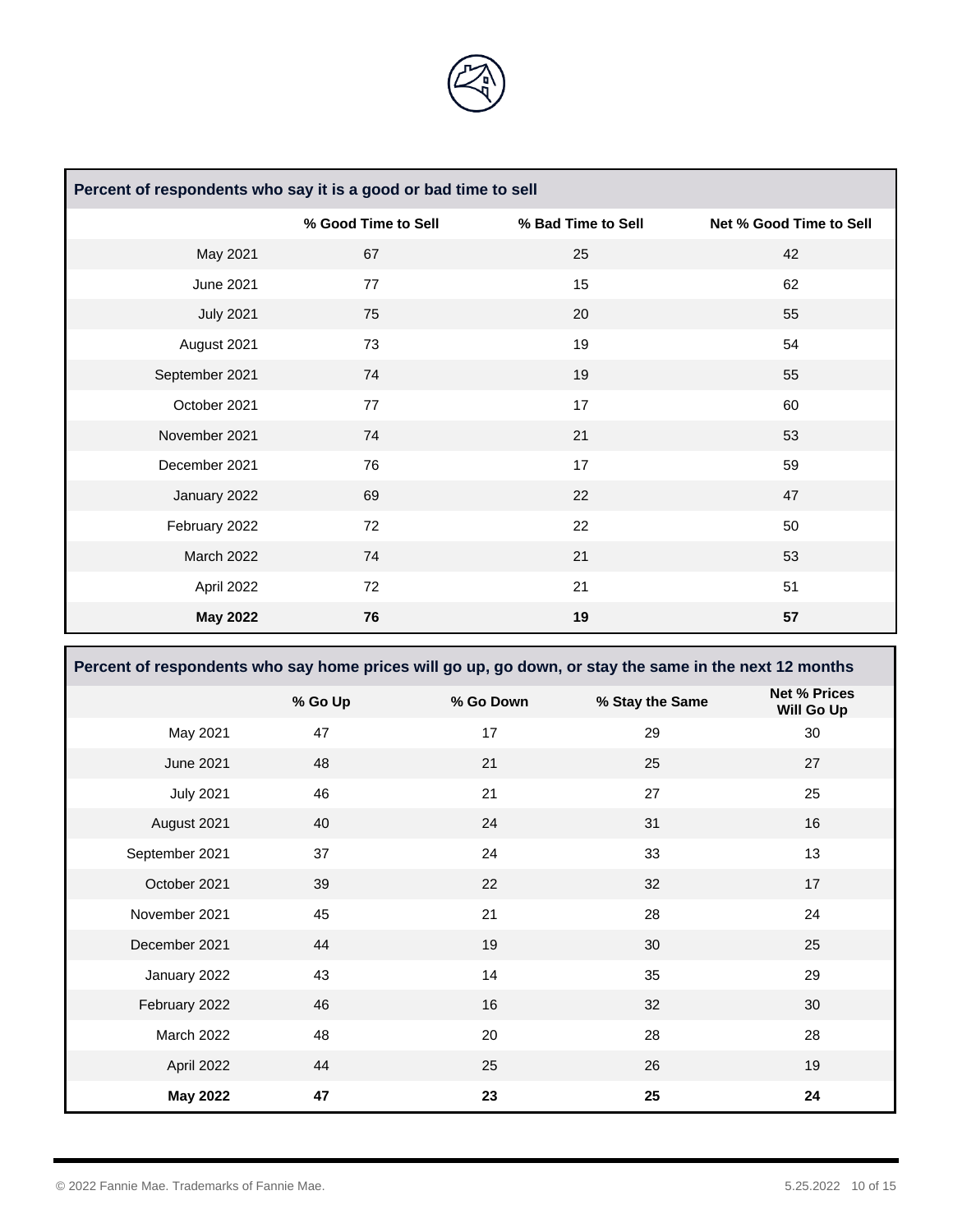

| Percent of respondents who say mortgage rates will go up, go down, or stay the same in the next 12 months |                  |                         |                 |                                           |
|-----------------------------------------------------------------------------------------------------------|------------------|-------------------------|-----------------|-------------------------------------------|
|                                                                                                           | % Go Up          | % Go Down               | % Stay the Same | <b>Net % Rates</b><br><b>Will Go Down</b> |
| May 2021                                                                                                  | 49               | 6                       | 38              | $-43$                                     |
| <b>June 2021</b>                                                                                          | 57               | $\,6\,$                 | 30              | $-51$                                     |
| <b>July 2021</b>                                                                                          | 57               | $\sqrt{5}$              | 31              | $-52$                                     |
| August 2021                                                                                               | 53               | 6                       | 35              | $-47$                                     |
| September 2021                                                                                            | 51               | 8                       | 33              | $-43$                                     |
| October 2021                                                                                              | 55               | $\overline{5}$          | 33              | $-50$                                     |
| November 2021                                                                                             | 58               | $\overline{5}$          | 32              | $-53$                                     |
| December 2021                                                                                             | 56               | $\overline{4}$          | 30              | $-52$                                     |
| January 2022                                                                                              | 58               | $\overline{\mathbf{4}}$ | 28              | $-54$                                     |
| February 2022                                                                                             | 67               | $\mathbf{3}$            | 22              | $-64$                                     |
| March 2022                                                                                                | 69               | $\overline{\mathbf{4}}$ | 23              | $-65$                                     |
| April 2022                                                                                                | 73               | $\overline{5}$          | 18              | $-68$                                     |
| <b>May 2022</b>                                                                                           | 70               | $\overline{\mathbf{4}}$ | 20              | $-66$                                     |
|                                                                                                           |                  |                         |                 |                                           |
| Percent of employed respondents who say are concerned or not concerned about losing their job             |                  |                         |                 |                                           |
|                                                                                                           | % Concerned      |                         | % Not Concerned | <b>Net % Not Concerned</b>                |
| May 2021                                                                                                  | 12               |                         | 87              | 75                                        |
| <b>June 2021</b>                                                                                          | 11               |                         | 88              | 77                                        |
| <b>July 2021</b>                                                                                          | 13               |                         | 84              | 71                                        |
| August 2021                                                                                               | 15               |                         | 82              | 67                                        |
| September 2021                                                                                            | 16               |                         | 81              | 65                                        |
| October 2021                                                                                              | 15               |                         | 84              | 69                                        |
| November 2021                                                                                             | 15               |                         | 83              | 68                                        |
| December 2021                                                                                             | 16               |                         | 82              | 66                                        |
| January 2022                                                                                              | 17               |                         | 78              | 61                                        |
| February 2022                                                                                             | $\boldsymbol{9}$ |                         | 87              | 78                                        |
| March 2022                                                                                                | 11               |                         | 86              | 75                                        |
| April 2022                                                                                                | 11               |                         | 84              | 73                                        |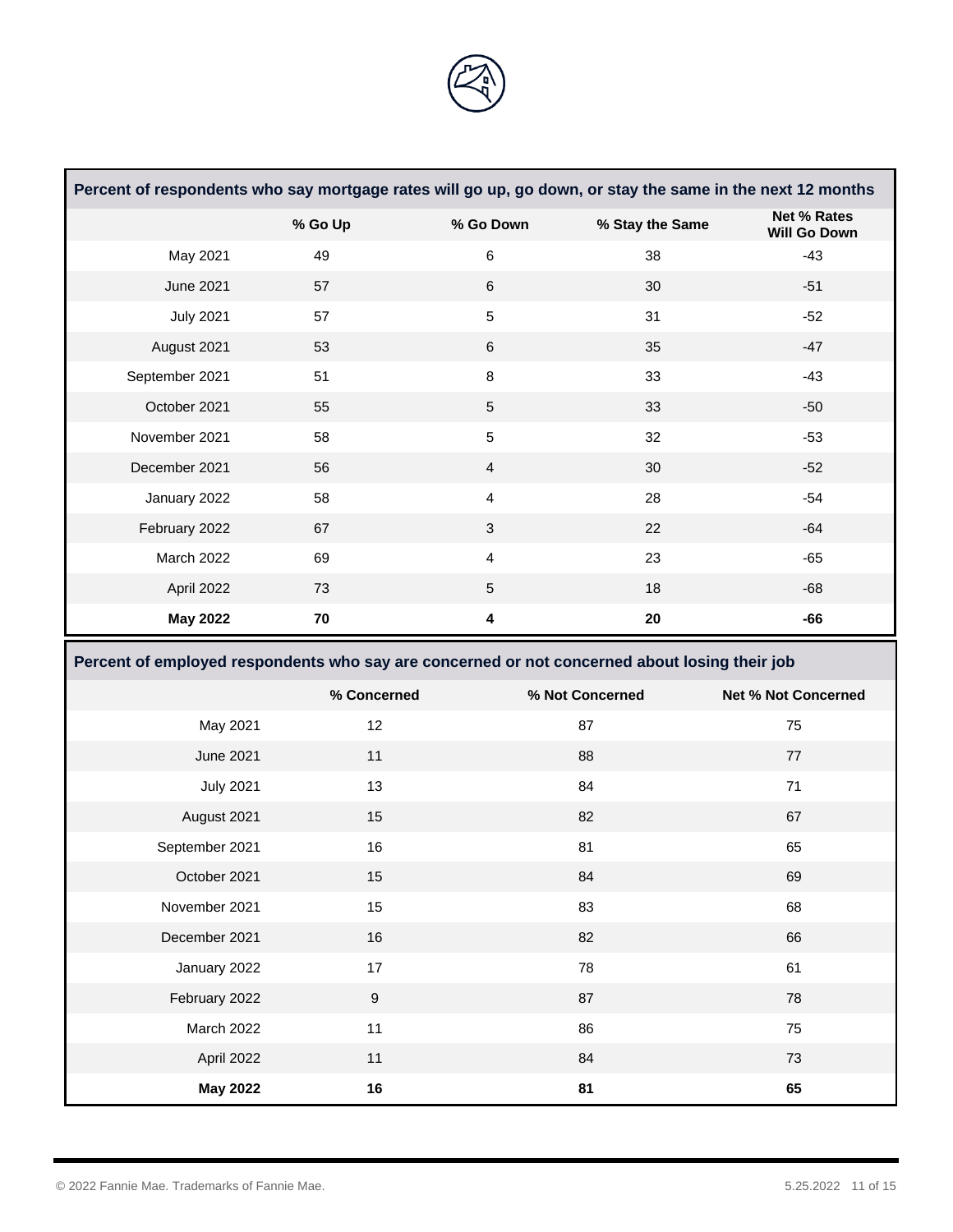

|                                              |                        | Percent of respondents who say their household income is higher, lower, or about the same compared to 12 months ago |                       |              |
|----------------------------------------------|------------------------|---------------------------------------------------------------------------------------------------------------------|-----------------------|--------------|
|                                              | % Significantly Higher | % Significantly Lower                                                                                               | % About the Same      | Net % Higher |
| May 2021                                     | 29                     | 13                                                                                                                  | 54                    | 16           |
| <b>June 2021</b>                             | 27                     | 13                                                                                                                  | 56                    | 14           |
| <b>July 2021</b>                             | 27                     | 14                                                                                                                  | 56                    | 13           |
| August 2021                                  | 26                     | 12                                                                                                                  | 59                    | 14           |
| September 2021                               | 27                     | 13                                                                                                                  | 57                    | 14           |
| October 2021                                 | 23                     | 12                                                                                                                  | 62                    | 11           |
| November 2021                                | 23                     | 13                                                                                                                  | 61                    | $10$         |
| December 2021                                | 23                     | 17                                                                                                                  | 59                    | $\,6\,$      |
| January 2022                                 | 26                     | 14                                                                                                                  | 56                    | 12           |
| February 2022                                | 27                     | 12                                                                                                                  | 56                    | 15           |
| March 2022                                   | 29                     | 13                                                                                                                  | 53                    | 16           |
| April 2022                                   | 26                     | 14                                                                                                                  | 56                    | 12           |
| <b>May 2022</b>                              | 26                     | 16                                                                                                                  | 54                    | 10           |
|                                              |                        |                                                                                                                     |                       |              |
| Average home/rental price change expectation |                        |                                                                                                                     |                       |              |
|                                              | % Home Price Change    |                                                                                                                     | % Rental Price Change |              |
| May 2021                                     | 3.8                    |                                                                                                                     | $7.0\,$               |              |
| <b>June 2021</b>                             | 1.9                    |                                                                                                                     | 5.9                   |              |
| <b>July 2021</b>                             | 2.7                    |                                                                                                                     | 6.9                   |              |
| August 2021                                  | 1.8                    |                                                                                                                     | 6.1                   |              |
| September 2021                               | 1.1                    |                                                                                                                     | 6.1                   |              |
| October 2021                                 | $1.8$                  |                                                                                                                     | 6.3                   |              |
| November 2021                                | 1.9                    |                                                                                                                     | 6.9                   |              |
| December 2021                                | 2.9                    |                                                                                                                     | 6.9                   |              |
| January 2022                                 | 3.2                    |                                                                                                                     | $7.4$                 |              |
| February 2022                                | 3.0                    |                                                                                                                     | 7.1                   |              |
| March 2022                                   | 2.2                    |                                                                                                                     | 7.2                   |              |
| April 2022                                   | 1.6                    |                                                                                                                     | $7.3$                 |              |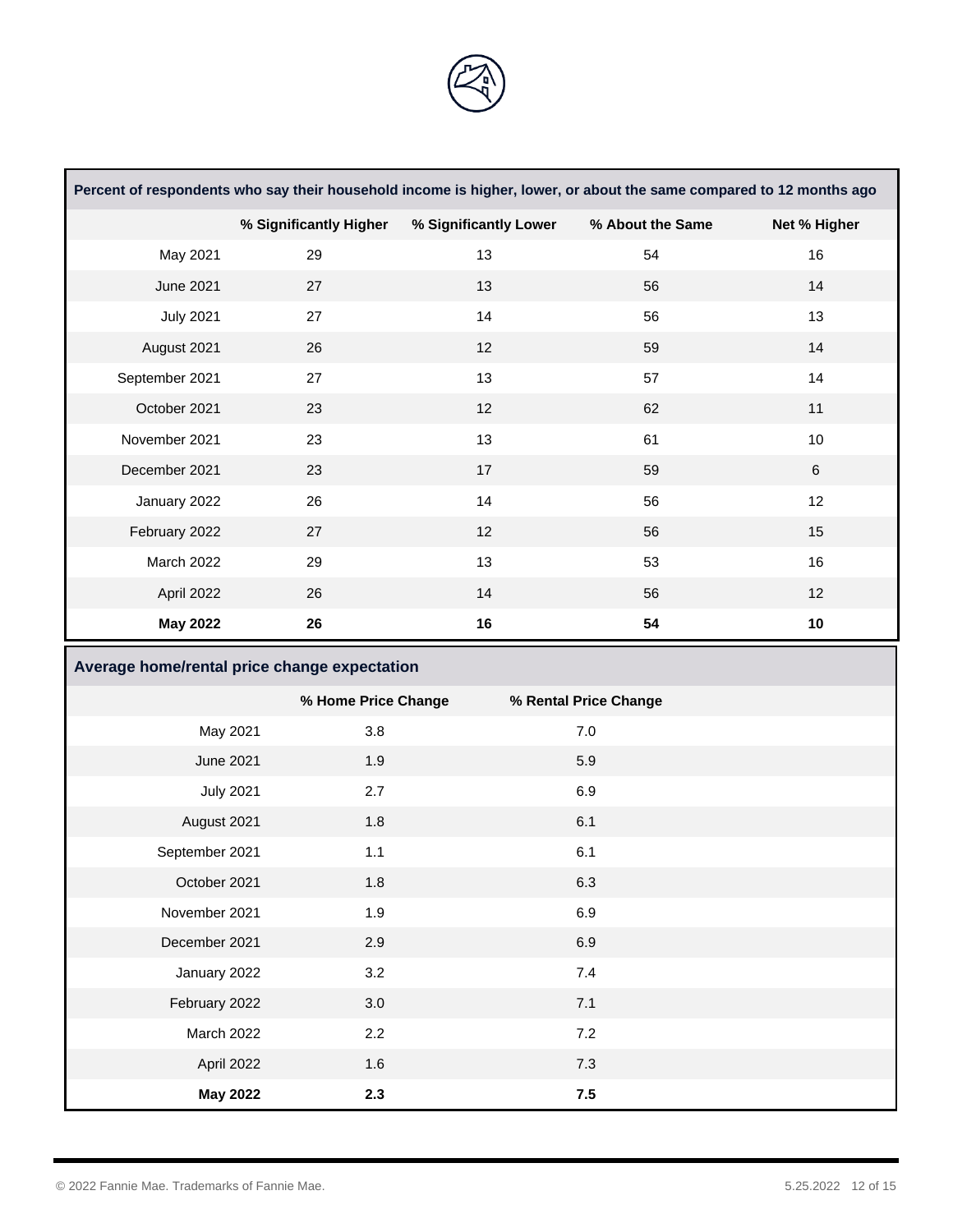

| Percent of respondents who say home rental prices will go up, go down, or stay the same in the next 12<br>months |         |                 |                 |  |
|------------------------------------------------------------------------------------------------------------------|---------|-----------------|-----------------|--|
|                                                                                                                  | % Go Up | % Go Down       | % Stay the Same |  |
| May 2021                                                                                                         | 61      | 6               | 26              |  |
| June 2021                                                                                                        | 64      | 5               | 25              |  |
| <b>July 2021</b>                                                                                                 | 64      | $\,6\,$         | 26              |  |
| August 2021                                                                                                      | 61      | 6               | 28              |  |
| September 2021                                                                                                   | 59      | $6\phantom{a}$  | 30              |  |
| October 2021                                                                                                     | 63      | 6               | 25              |  |
| November 2021                                                                                                    | 67      | 5               | 25              |  |
| December 2021                                                                                                    | 68      | $\overline{4}$  | 24              |  |
| January 2022                                                                                                     | 68      | 3               | 23              |  |
| February 2022                                                                                                    | 69      | 3               | 25              |  |
| March 2022                                                                                                       | 68      | $\overline{5}$  | 24              |  |
| April 2022                                                                                                       | 70      | $5\phantom{.0}$ | 24              |  |
| May 2022                                                                                                         | 70      | $5\phantom{a}$  | 22              |  |

| Percent of respondents who say they would buy or rent if they were going to move |       |            |  |  |
|----------------------------------------------------------------------------------|-------|------------|--|--|
|                                                                                  | % Buy | % Rent     |  |  |
| May 2021                                                                         | 72    | 23         |  |  |
| <b>June 2021</b>                                                                 | 68    | 27         |  |  |
| <b>July 2021</b>                                                                 | 69    | 28         |  |  |
| August 2021                                                                      | 70    | 24         |  |  |
| September 2021                                                                   | 67    | 28         |  |  |
| October 2021                                                                     | 69    | 26         |  |  |
| November 2021                                                                    | 69    | 27         |  |  |
| December 2021                                                                    | 66    | 29         |  |  |
| January 2022                                                                     | 66    | 28         |  |  |
| February 2022                                                                    | 67    | 27         |  |  |
| March 2022                                                                       | 66    | 28         |  |  |
| April 2022                                                                       | 68    | 25         |  |  |
| <b>May 2022</b>                                                                  | 67    | ${\bf 27}$ |  |  |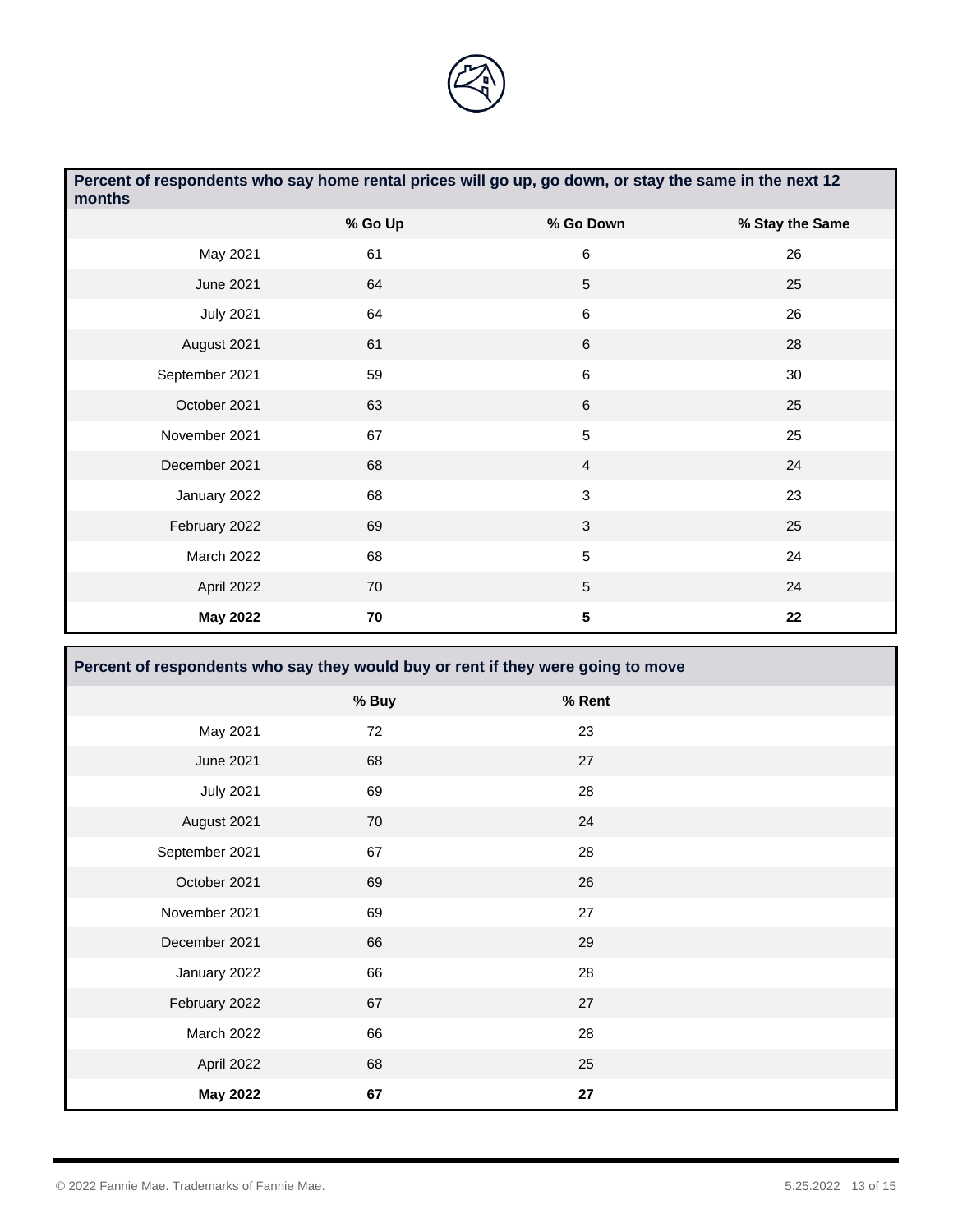

| Percent of respondents who think it would be difficult or easy for them to get a home mortgage today |             |        |  |  |  |
|------------------------------------------------------------------------------------------------------|-------------|--------|--|--|--|
|                                                                                                      | % Difficult | % Easy |  |  |  |
| May 2021                                                                                             | 35          | 60     |  |  |  |
| June 2021                                                                                            | 33          | 62     |  |  |  |
| <b>July 2021</b>                                                                                     | 37          | 60     |  |  |  |
| August 2021                                                                                          | 34          | 63     |  |  |  |
| September 2021                                                                                       | 37          | 60     |  |  |  |
| October 2021                                                                                         | 37          | 60     |  |  |  |
| November 2021                                                                                        | 38          | 58     |  |  |  |
| December 2021                                                                                        | 37          | 59     |  |  |  |
| January 2022                                                                                         | 40          | 54     |  |  |  |
| February 2022                                                                                        | 38          | 58     |  |  |  |
| March 2022                                                                                           | 41          | 57     |  |  |  |
| April 2022                                                                                           | 43          | 54     |  |  |  |
| May 2022                                                                                             | 45          | 49     |  |  |  |

| Percent of respondents who expect their personal financial situation to get better, get worse, or stay the same in<br>the next 12 months |              |             |                 |  |
|------------------------------------------------------------------------------------------------------------------------------------------|--------------|-------------|-----------------|--|
|                                                                                                                                          | % Get Better | % Get Worse | % Stay the Same |  |
| May 2021                                                                                                                                 | 44           | 16          | 39              |  |
| <b>June 2021</b>                                                                                                                         | 41           | 16          | 40              |  |
| <b>July 2021</b>                                                                                                                         | 43           | 16          | 38              |  |
| August 2021                                                                                                                              | 41           | 18          | 38              |  |
| September 2021                                                                                                                           | 40           | 18          | 40              |  |
| October 2021                                                                                                                             | 41           | 21          | 35              |  |
| November 2021                                                                                                                            | 41           | 21          | 36              |  |
| December 2021                                                                                                                            | 43           | 22          | 34              |  |
| January 2022                                                                                                                             | 38           | 20          | 41              |  |
| February 2022                                                                                                                            | 41           | 20          | 38              |  |
| March 2022                                                                                                                               | 40           | 25          | 35              |  |
| April 2022                                                                                                                               | 40           | 23          | 35              |  |
| <b>May 2022</b>                                                                                                                          | 33           | 30          | 35              |  |